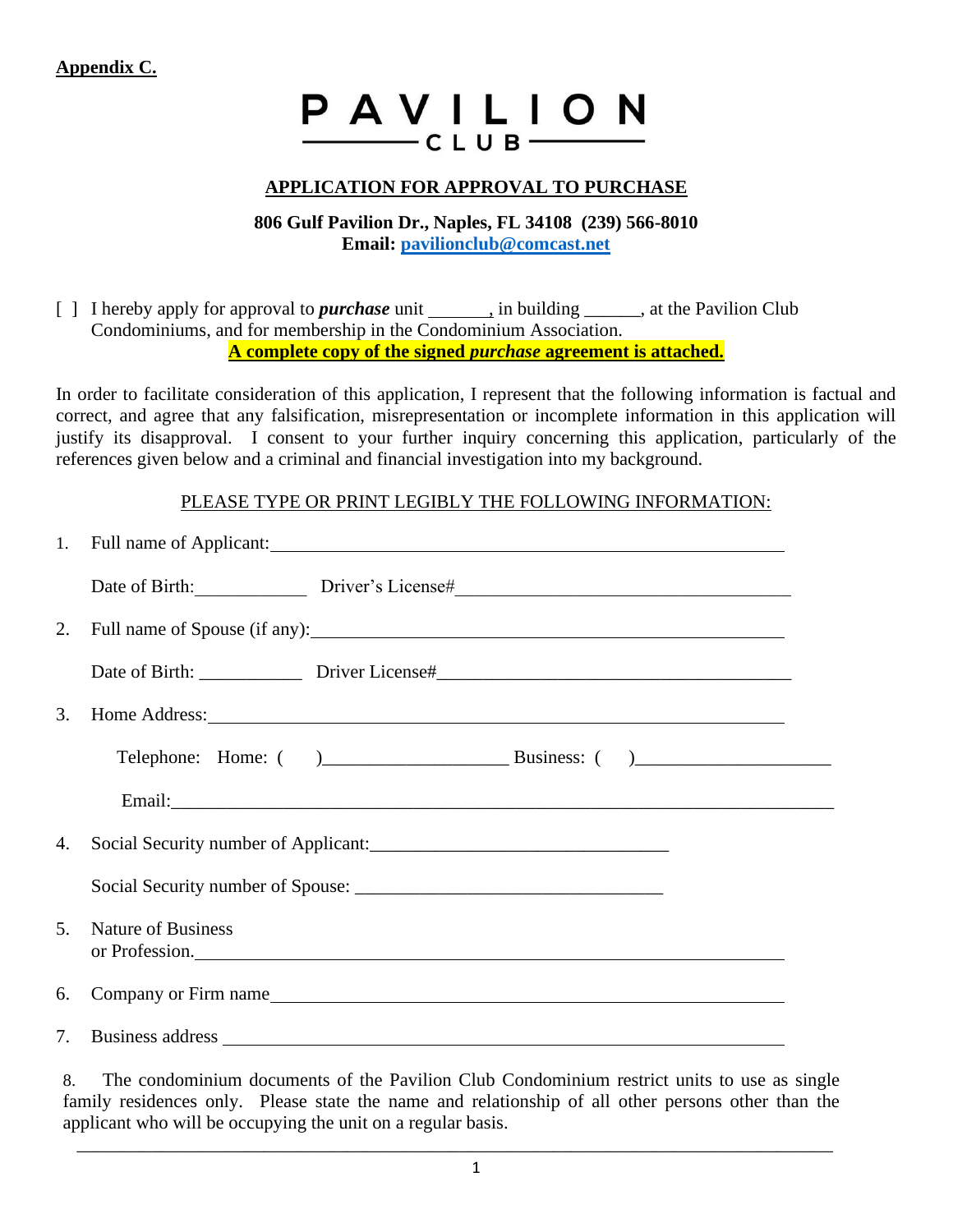|     | Name of current or most recent landlord:                                                                                                                                                                                             |  |                       |  |  |  |
|-----|--------------------------------------------------------------------------------------------------------------------------------------------------------------------------------------------------------------------------------------|--|-----------------------|--|--|--|
|     | Address:                                                                                                                                                                                                                             |  |                       |  |  |  |
| 10. | Two personal references (local if possible)<br>Name: Name:                                                                                                                                                                           |  |                       |  |  |  |
|     |                                                                                                                                                                                                                                      |  |                       |  |  |  |
|     |                                                                                                                                                                                                                                      |  |                       |  |  |  |
|     | Name: Name and the set of the set of the set of the set of the set of the set of the set of the set of the set of the set of the set of the set of the set of the set of the set of the set of the set of the set of the set o       |  |                       |  |  |  |
|     | Address: <u>International Contract of the Second Contract of the Second Contract of the Second Contract of the Second Contract of the Second Contract of the Second Contract of the Second Contract of the Second Contract of th</u> |  |                       |  |  |  |
|     |                                                                                                                                                                                                                                      |  |                       |  |  |  |
|     | 11. Two credit references (local if possible)                                                                                                                                                                                        |  |                       |  |  |  |
|     | Name: Name and the second contract of the second contract of the second contract of the second contract of the second contract of the second contract of the second contract of the second contract of the second contract of        |  |                       |  |  |  |
|     |                                                                                                                                                                                                                                      |  |                       |  |  |  |
|     |                                                                                                                                                                                                                                      |  |                       |  |  |  |
|     | Account Number:                                                                                                                                                                                                                      |  |                       |  |  |  |
|     |                                                                                                                                                                                                                                      |  |                       |  |  |  |
|     | Address:                                                                                                                                                                                                                             |  |                       |  |  |  |
|     |                                                                                                                                                                                                                                      |  |                       |  |  |  |
|     | Account Number:                                                                                                                                                                                                                      |  |                       |  |  |  |
|     | 12. Person to be notified in case of emergency:                                                                                                                                                                                      |  |                       |  |  |  |
|     | Name: Name and the second contract of the second contract of the second contract of the second contract of the second contract of the second contract of the second contract of the second contract of the second contract of        |  |                       |  |  |  |
|     | Address: <u>and the same of the same of the same of the same of the same of the same of the same of the same of the same of the same of the same of the same of the same of the same of the same of the same of the same of the </u> |  |                       |  |  |  |
|     |                                                                                                                                                                                                                                      |  |                       |  |  |  |
|     | 13. Motor vehicle to be kept at the Condominium:                                                                                                                                                                                     |  |                       |  |  |  |
|     | Model/Make:                                                                                                                                                                                                                          |  | Year: $\qquad \qquad$ |  |  |  |
|     | License Plate Number:                                                                                                                                                                                                                |  | State:                |  |  |  |
|     | 14. Mailing address for notices connected with this application:                                                                                                                                                                     |  |                       |  |  |  |
|     |                                                                                                                                                                                                                                      |  |                       |  |  |  |
|     | Address:                                                                                                                                                                                                                             |  |                       |  |  |  |

- [ ] reside here on a full-time basis;
- [ ] reside here part-time
- [ ] lease the unit.
- 16. [ ] I am aware of, and agree to abide by the Declaration of Condominium of the Pavilion Club Condominium, the Articles of Incorporation and Bylaws of the Association, and any and all properly promulgated rules and regulations. I acknowledge receipt of a copy of the Association rules.